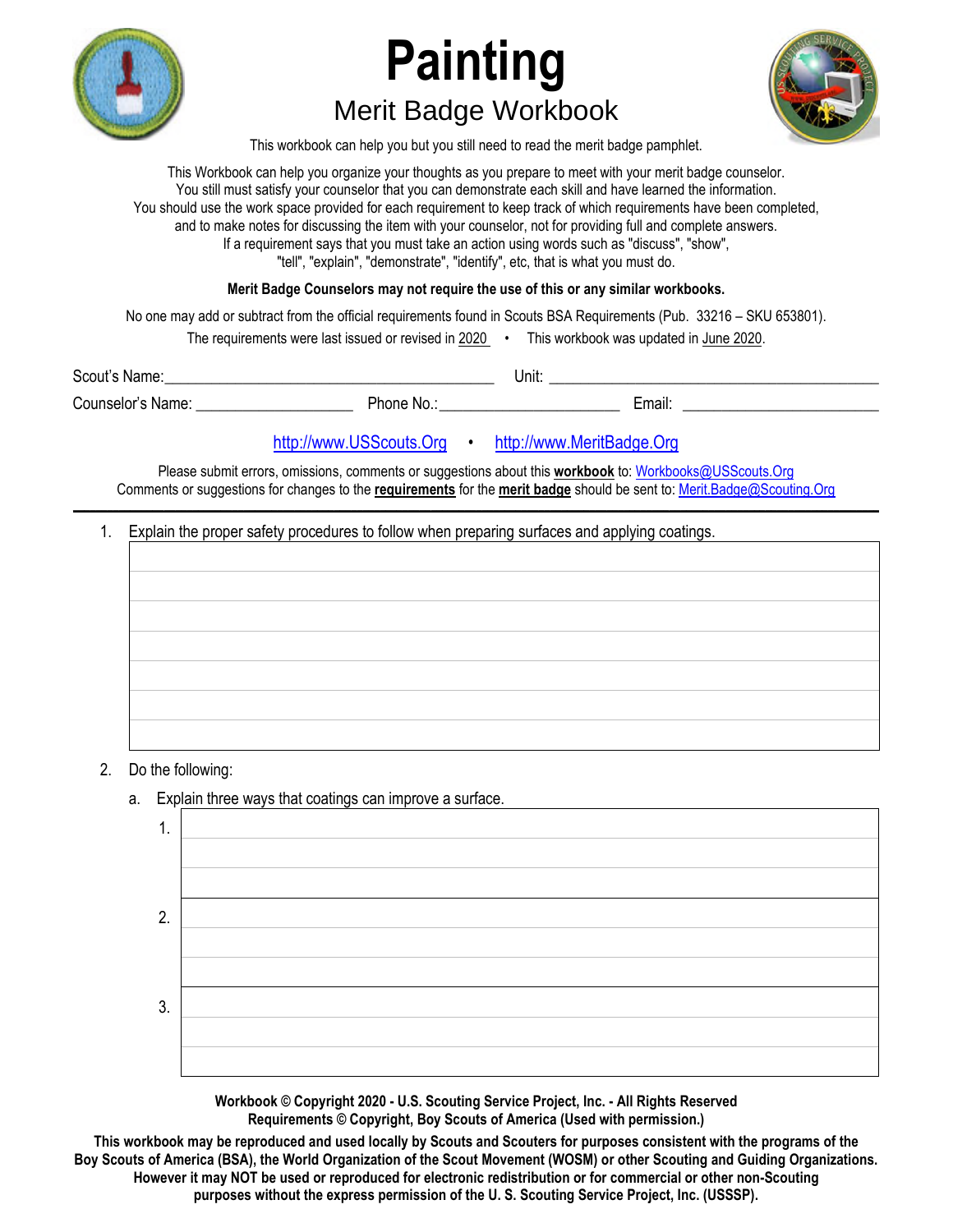b. Explain where you would apply enamel paint, flat paint, wood stain, and varnish, and explain the importance of sheen.

| Where would you apply - |  |
|-------------------------|--|
| Enamel paint            |  |
|                         |  |
| Flat paint:             |  |
|                         |  |
| Wood stain:             |  |
|                         |  |
|                         |  |
| Varnish:                |  |
|                         |  |
|                         |  |

Explain the importance of sheen.

c. Tell why each is best for these uses.

| $\overline{\phantom{a}}$<br>Enamel paint |  |
|------------------------------------------|--|
|                                          |  |
|                                          |  |
|                                          |  |
| Flat paint:                              |  |
|                                          |  |
|                                          |  |
|                                          |  |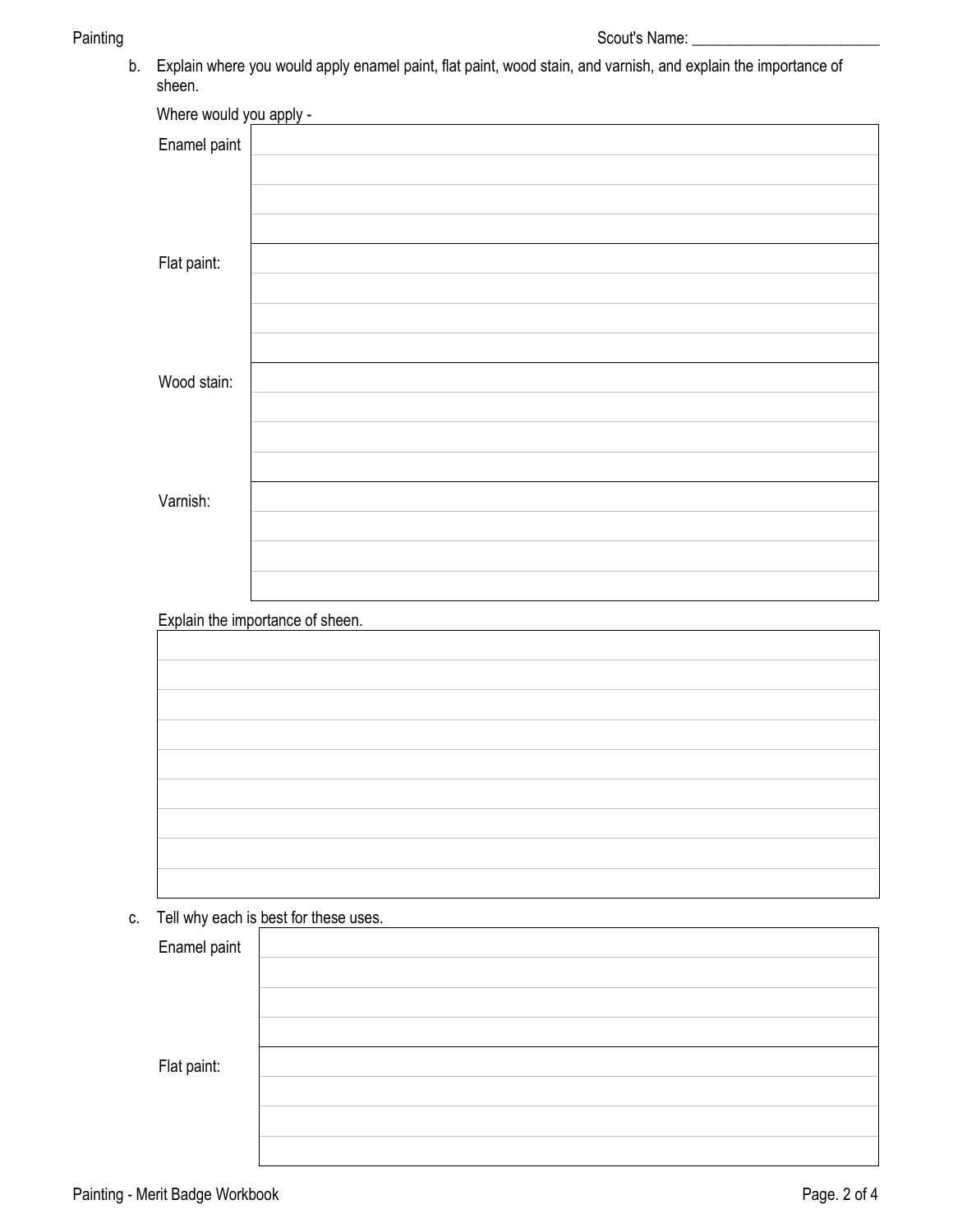| Painting       |                                                                                                                                                                                                                                                                                                                | Scout's Name: _                                                                                                        |  |  |  |
|----------------|----------------------------------------------------------------------------------------------------------------------------------------------------------------------------------------------------------------------------------------------------------------------------------------------------------------|------------------------------------------------------------------------------------------------------------------------|--|--|--|
|                | Wood stain:                                                                                                                                                                                                                                                                                                    |                                                                                                                        |  |  |  |
|                | Varnish:                                                                                                                                                                                                                                                                                                       |                                                                                                                        |  |  |  |
|                |                                                                                                                                                                                                                                                                                                                |                                                                                                                        |  |  |  |
| 3.<br>П        | Prepare and paint two different surfaces using patching material, caulking, and the proper primers and topcoats.<br>Suggested projects include an interior or exterior wall, a door, a piece of furniture, a concrete wall or floor, a porch rail, or<br>a fence. Your counselor must preapprove the projects. |                                                                                                                        |  |  |  |
| 4.<br>$\lceil$ | Prepare and paint an item using harmonizing colors that you have selected using the color wheel in the Painting merit<br>badge pamphlet.                                                                                                                                                                       |                                                                                                                        |  |  |  |
| 5.<br>$\Box$   | Show the right way to use, clean, maintain, and store painting equipment.                                                                                                                                                                                                                                      |                                                                                                                        |  |  |  |
| 6.             |                                                                                                                                                                                                                                                                                                                | Explain the importance of ladder safety, personal hygiene, and the use of personal protective equipment when painting. |  |  |  |
|                | Ladder safety:                                                                                                                                                                                                                                                                                                 |                                                                                                                        |  |  |  |
|                | Personal<br>hygiene:                                                                                                                                                                                                                                                                                           |                                                                                                                        |  |  |  |
|                | Personal<br>protective<br>equipment                                                                                                                                                                                                                                                                            |                                                                                                                        |  |  |  |

 7. Explain some of the environmental and health issues concerning removing paint, applying paint, and discarding old paint.

Removing paint